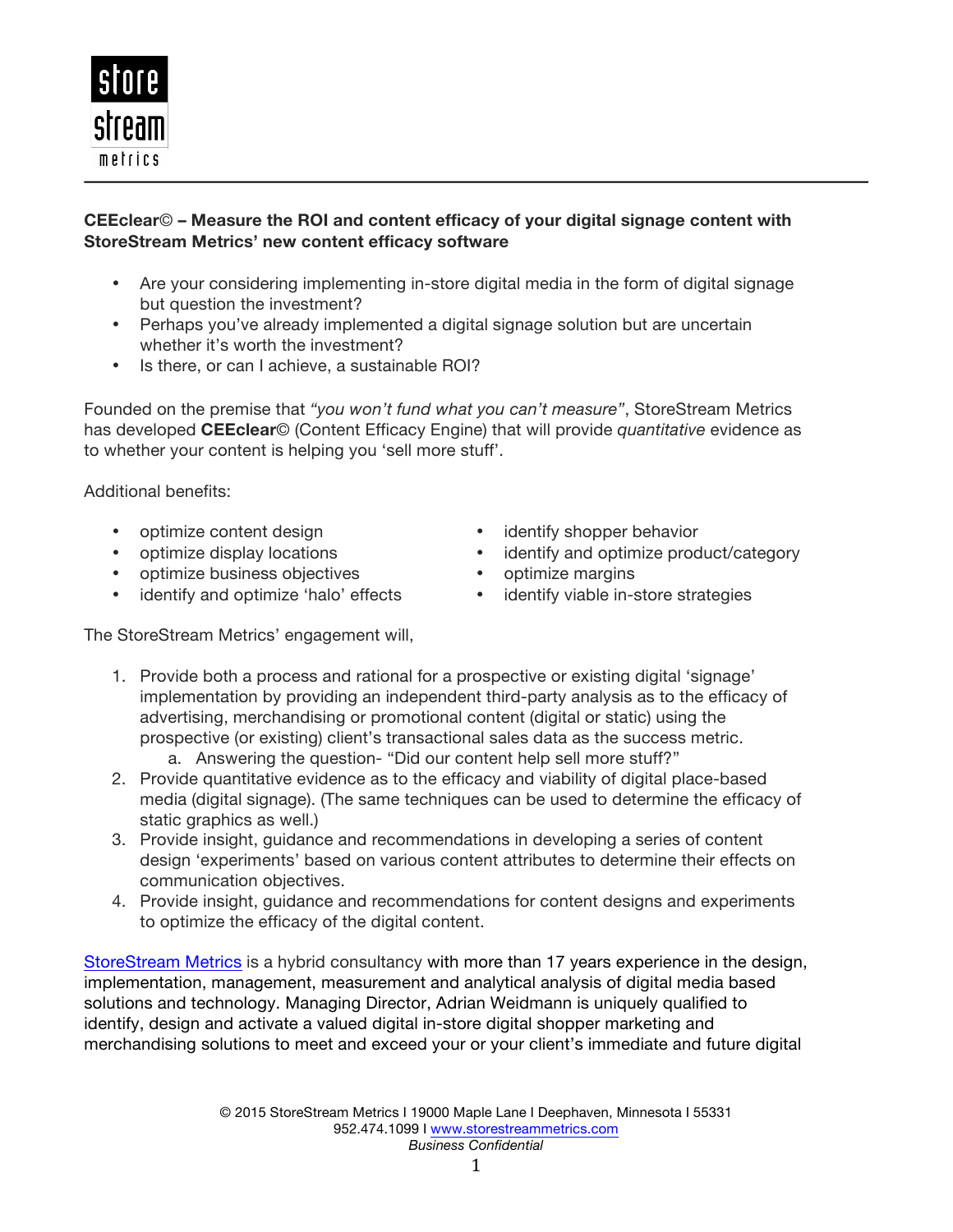

media workflow requirements. We combine data analytics and storytelling to activate and optimize your in-store digital marketing and merchandising executions.

Our foundational premise is a fundamental understanding that *you won't fund what you can't measure*.

StoreStream Metrics proposes an initial 12-week project with the following scope-of-work:

- 1. StoreStream Metrics will schedule and conduct an initial 'Content Jam Session' (typically 2-3 hours in length) with **CLIENT** and/or the client team where we will:
	- a. Review client Merchandising Calendar in order to;
		- i. Identify and define featured product(s) and categories
		- ii. Review Marketing Calendar and identify relevant promotions
		- iii. Identify unique 'content' opportunities
	- b. Content Design
		- i. In collaboration with the client, identify and define three (3) test attribute(s), their measurement objective, and content design by way of StoreStream Metrics' *Test Content Creative Brief*.
		- ii. Create and share concepts and ideas for content design and programming based upon noted trends, 'insights-learned' to address selected content requirements.
		- iii. Identify content design and programming elements that would "politely interrupt the shopper's journey" and translate to measured sales.
		- *iv. With over 17 years of digital signage content experience and quantitative results, I bring an invaluable trove of insights and 'best practices' with regard to successful (and unsuccessful) content design and programming specifically for the 'digital signage' medium.)*
	- *c.* Client or Agency will produce the content against the agreed creative brief. (The production costs are outside of this SoW.)
	- d. Programming
		- i. Design a predefined playlist and rotational programming (publishing) guide for the test content. (This process is valid and independent of any specific CMS or publishing software)
			- 1. Identify and define playlists
			- 2. Identify and define programming schedule(s).
- 2. In collaboration with client, select a single store that is/are representative of the 'typical' store to be designated as a real-world (in-situ) test location.
- 3. In collaboration with client, select a companion (matched) store with similar demographics and revenue.
- 4. Identify and define all product SKUs associated with published content.
- 5. Identify and define all category SKUs associated with published content.